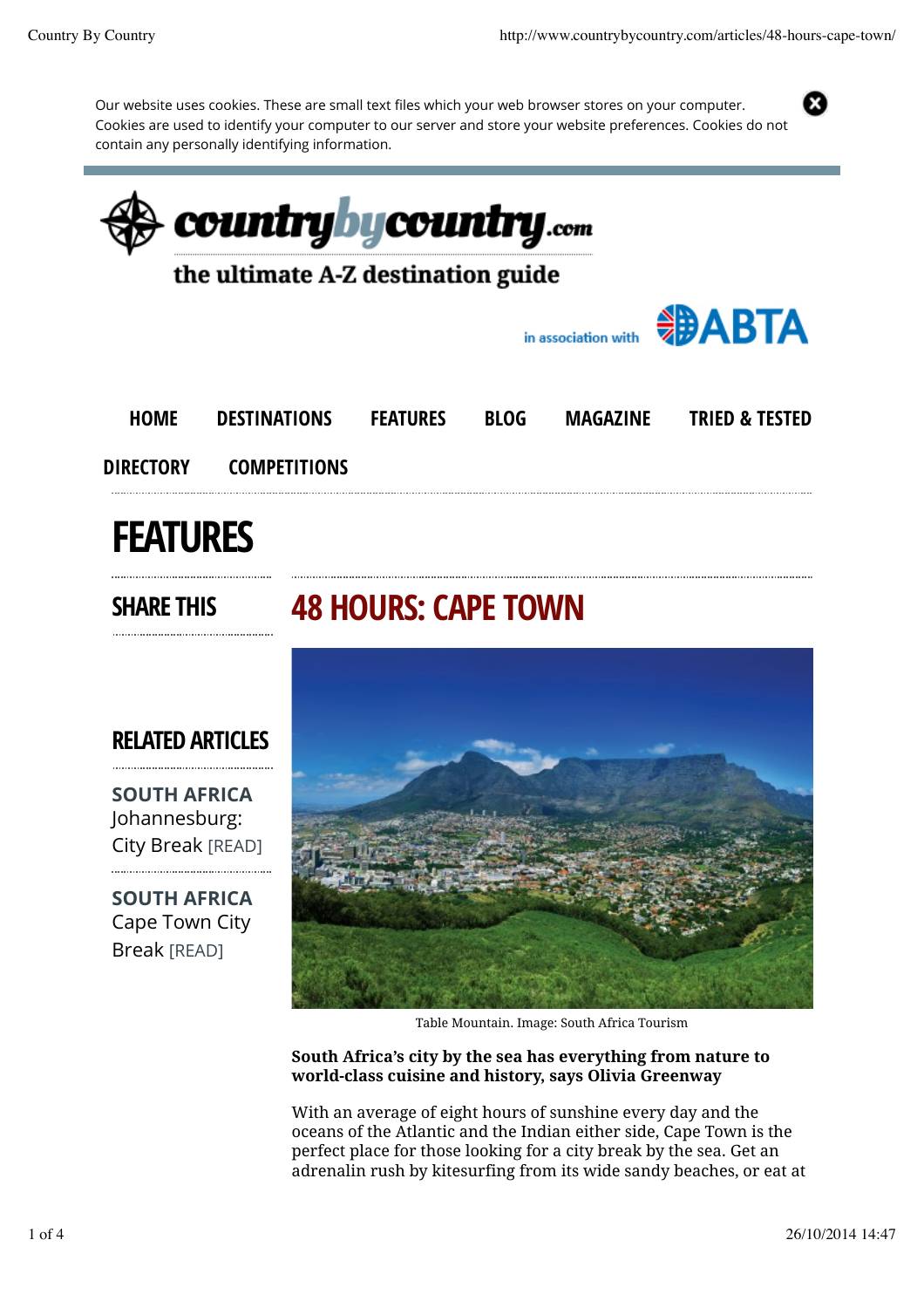world-class restaurants with an abundance of locally sourced food. Add first-rate hotels, the superb Kirstenbosch National Botanical Gardens, the vibrant V&A Waterfront, and it's hard to imagine what could be lacking.

However, it's impossible to visit Cape Town without touching on the legacy of apartheid and a visit to Robben Island, where political prisoners were incarcerated, will help visitors to get a handle on its past.

The city is fairly compact and walking around it is a real joy, so remember to bring some sensible shoes. Energetic souls can hike to the summit of Table Mountain, or sit in its shadow and people-watch on the Waterfront, sample local delicacies in Woodstock, explore the museums in downtown Government Avenue or enjoy a sundowner in chic Camps Bay — you'll not find a shortage of things to do in two days.

Try to catch a restaurant or show with live music. The city is perfect for a first-time visitor to South Africa, but beware, it's addictive you'll want to come back.

### Day 1

Morning: Housed in the slightly down-at-heel suburb of Woodstock, The Old Biscuit Mill is a fascinating market crammed with local food goodies such as ostrich burgers, milk tarts and koeksisters (syrupcoated doughnut). All around are craft shops and knick-knack shops. Saturdays are best, 9am to 2pm. theoldbiscuitmill.co.za

Afternoon: Although you can hike up Table Mountain, most people take the cable-car, which rotates through 360 degrees so everyone gets to see the fabulous views. tablemountain.net

Evening: The V&A Waterfront is a dynamic harbourside hub with scores of restaurants, museums, cinemas and shops. Live street entertainment adds to the atmosphere. waterfront.co.za

### Day 2

Morning: Take a half-hour ferry trip to Robben Island to see where Nelson Mandela was held for nearly 27 years. The prison is now a UNESCO World Heritage Site and former inmates give tours, offering a fascinating insight into South Africa's apartheid past. robben-island.org.za

Afternoon: Situated on the slopes of Table Mountain, the Kirstenbosch National Botanical Gardens are crammed with indigenous species and offer incredible views of the city. sanbi.org/gardens/kirstenbosch

Evening: Make a beeline on a weekend night to the West End Jazz Club if you're a serious jazz fan. Featuring live South African and international artistes. Cine 400 Building College Road, Rylands. T: 00 27 21 637 9132.

### POSTED ON 06 OCTOBER 2014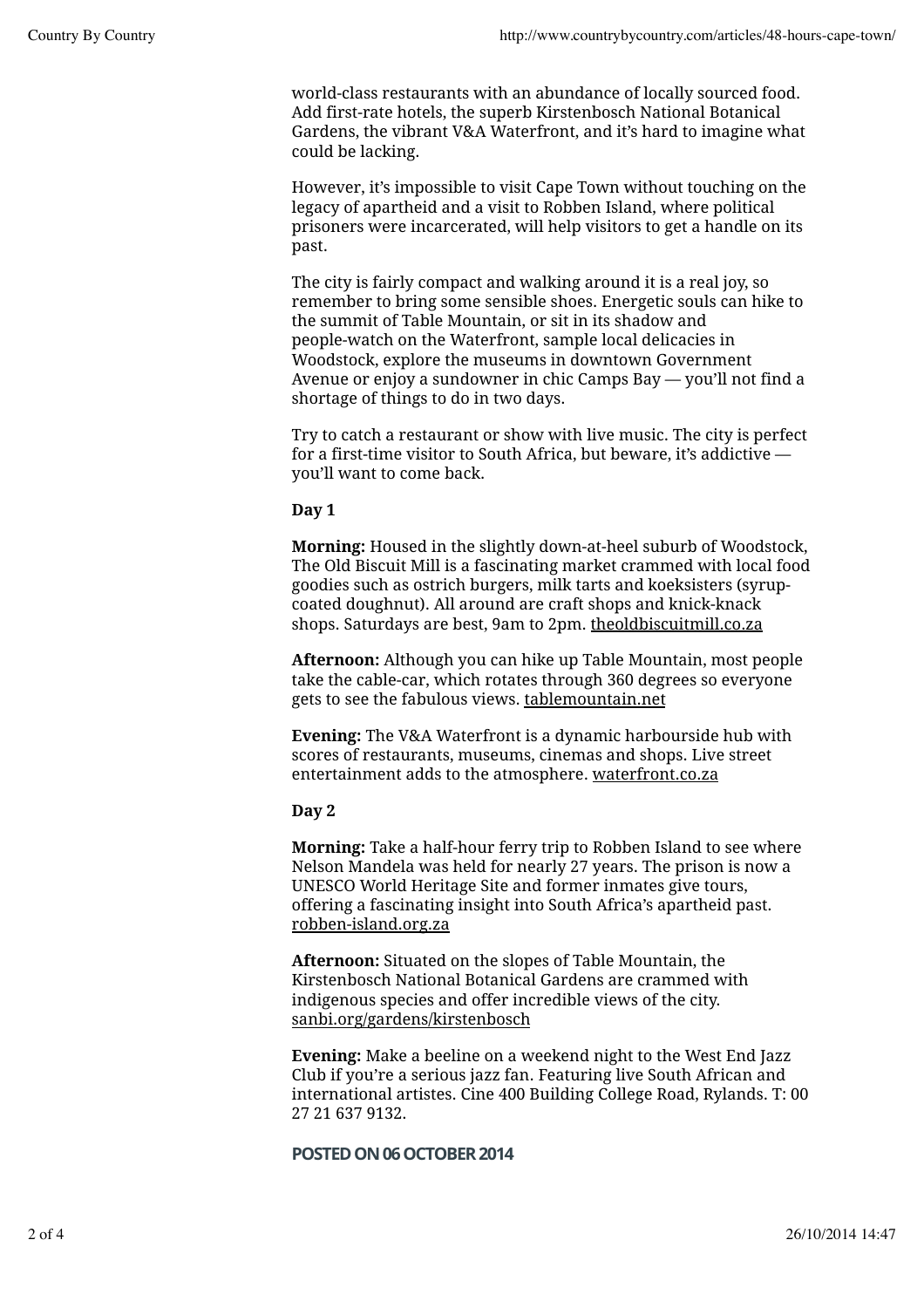## **SEARCH** Search Search Search Search Search Search Search Search Search Search Search Search Search Search Search

# **TWITTER**

In this week's CountryByCountry blog, @StuartForster explores the newly opened #Markthal in downtown #Rotterdam countrybycountry.com/2014/10/nether… **ABTA Magazine @ABTA\_Magazine** Show Summary In case you missed it, in our latest CbyC blog, Alex Coxon visits the Jinshanling section of the Great Wall of China: countrybycountry.com/2014/10/china-… **ABTA Magazine C**@ABTA\_Magazine Show Summary New on the CountryByCountry blog, Alex Coxon visits the quieter Jinshanling section of the Great Wall of China: countrybycountry.com/2014/10/china-… **ABTA Magazine @ABTA\_Magazine** Show Summary 16 Oct 13 Oct 10 Oct

## LATEST ISSUE



Ezine available here [READ]

## SIGN UP TO OUR NEWSLETTER

**NAME** 

Enter your name here

EMAIL

Enter your email here

### SUBMIT

### About Us | Privacy Policy | Terms & Conditions

Content Notice: Every care is taken in compiling the contents online and in print. However Country by Country and the publisher assume no responsibility for consequences resulting from the publication of, or use of, any of the information contained online/in print. While every care is taken in the accuracy of the information compiled, it is strongly advised the visitor/reader double checks all travel advice with the respective tourist boards/embassies /government offices before acting on any information.

Country By Country is published by APL Media Ltd, 197-199 City Road, London EC1V 1JN. www.aplmedia.co.uk

Editorial enquiries t: +44 (0)20 7253 9906 e: editorial@aplmedia.co.uk

Sales enquiries t: +44 (0)20 7253 9909 e: sales@aplmedia.co.uk

Company no: 3393234 | VAT: 701391176 | Registered Office: 30 City Road, London EC1Y 2AB | Copyright 2014